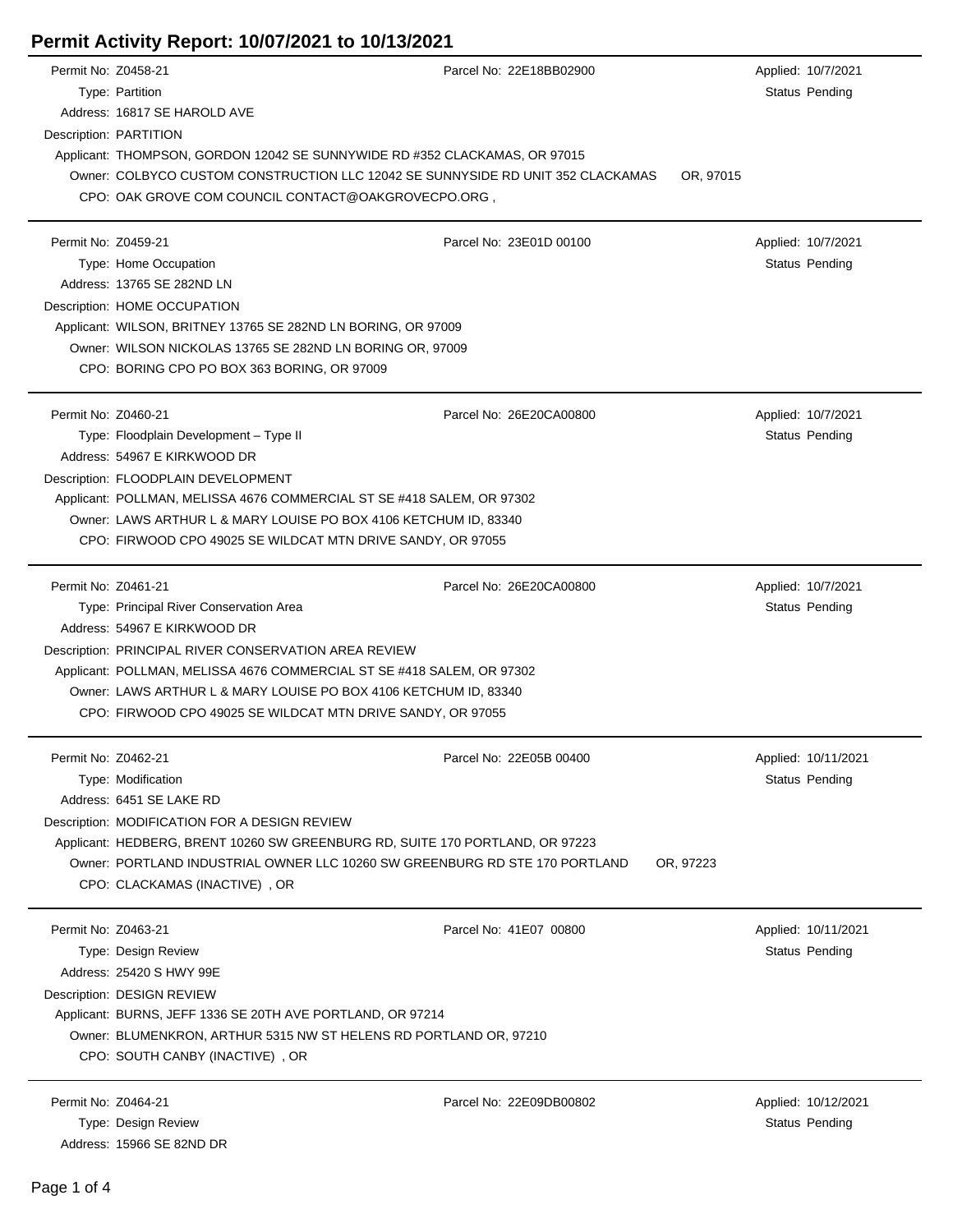|                                              | Description: DESIGN REVIEW<br>Applicant: WILEY, BEN 1922 NW PETTYGROVE ST PORTLAND, OR 97209<br>Owner: PETERSON MACHINERY CO 955 MARINA BLVD SAN LEANDRO                                                                                                                               | CA, 94577                            |                                       |
|----------------------------------------------|----------------------------------------------------------------------------------------------------------------------------------------------------------------------------------------------------------------------------------------------------------------------------------------|--------------------------------------|---------------------------------------|
|                                              | CPO: CIDA INC. 15895 SW 72ND AVE STE 200 PORTLAND, OR 97224                                                                                                                                                                                                                            |                                      |                                       |
| Permit No: Z0465-21<br>Address:              | Type: Principal River Conservation Area                                                                                                                                                                                                                                                | Parcel No: 27E31AB00600              | Applied: 10/12/2021<br>Status Pending |
|                                              | Description: PRINCIPAL RIVER CONSERVATION AREA PERMIT<br>Applicant: ARRIGOTTI, GEORGE 4145 NW CARLTON CT PORTLAND, OR 97229<br>Owner: RAYS RETREATS LLC 4145 NW CARLTON CT PORTLAND OR, 97229<br>CPO: MT HOOD COORIDOR CPO (INACTIVE), OR                                              |                                      |                                       |
| Permit No: Z0466-21                          | Type: Steep Slope Review II - Ministerial<br>Address: 15966 SE 82ND DR<br>Description: STEEP SLOPE REVIEW<br>Applicant: WILEY, BEN 1922 NW PETTYGROVE ST PORTLAND, OR 97209<br>Owner: PETERSON MACHINERY CO 955 MARINA BLVD SAN LEANDRO<br>CPO: CLACKAMAS (INACTIVE), OR               | Parcel No: 22E09DB00802<br>CA, 94577 | Applied: 10/12/2021<br>Status Pending |
| Permit No: Z0467-21                          | Type: Marijuana<br>Address: 9003 SE 282ND AVE<br>Description: MARIJUANA PRODUCTION<br>Applicant: POOLER, PATRICK 27501 SE NELSON RD SANDY, OR 97055<br>Owner: COKE-GALLI MELINDA PO BOX 2540 ESTACADA<br>OR, 97023<br>CPO: BORING CPO PO BOX 363 BORING, OR 97009                      | Parcel No: 13E25A 02600              | Applied: 10/12/2021<br>Status Pending |
| Permit No: Z0468-21<br>Description: VARIANCE | Type: Variance<br>Address: 15966 SE 82ND DR<br>Applicant: WILEY, BEN 1922 NW PETTYGROVE ST PORTLAND, OR 97209<br>Owner: PETERSON MACHINERY CO 955 MARINA BLVD SAN LEANDRO<br>CPO: CLACKAMAS (INACTIVE), OR                                                                             | Parcel No: 22E09DB00802<br>CA, 94577 | Applied: 10/12/2021<br>Status Pending |
| Permit No: Z0469-21                          | Type: Home Occupation<br>Address: 14180 SE JOHNSON RD<br>Description: HOME OCCUPATION RENEWAL<br>Applicant: OVALLE, TASNEY & JULIO 14180 SE JOHNSON RD PORTLAND, OR 97267<br>Owner: OVALLE TASNEY RAE & JULIO 14180 SE JOHNSON RD MILWAUKIE OR, 97267<br>CPO: CLACKAMAS (INACTIVE), OR | Parcel No: 22E05DD00500              | Applied: 10/13/2021<br>Status Pending |
| Permit No: Z0470-21                          | Type: Cell Tower - Primary<br>Address: 960 82ND DR<br>Description: WIRELESS TELECOMMUNICATION FACILITY TYPE 1 GLADSTONE<br>Applicant: BUTLER, KAITLIN 2918 CLAIRMONT AVE S BIRMINGHAM, AL 35205<br>Owner: MAXWELL MICHAEL D 960 82ND DR GLADSTONE OR, 97027                            | Parcel No: 22E16C 02000              | Applied: 10/13/2021<br>Status Pending |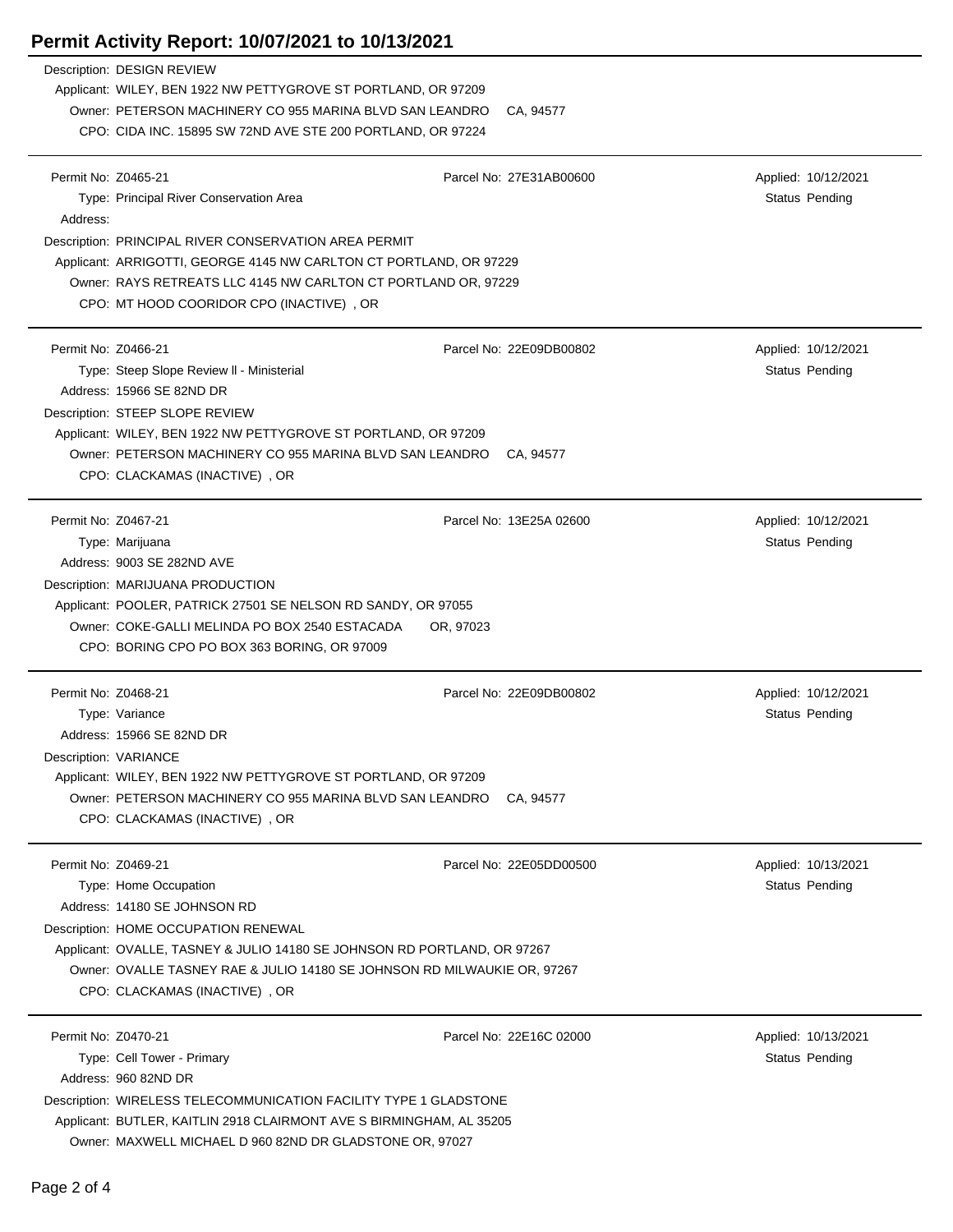| CPO:,                                         |                                                                                                                                                                                                                                                                                                                                     |                                     |                                              |
|-----------------------------------------------|-------------------------------------------------------------------------------------------------------------------------------------------------------------------------------------------------------------------------------------------------------------------------------------------------------------------------------------|-------------------------------------|----------------------------------------------|
| Permit No: Z0471-21                           | Type: Temporary Permit/Care/Renew<br>Address: 27060 S LOOK RD<br>Description: TEMPORARY DWELLING FOR CARE<br>Applicant: MCFARLAND, ESTHER 27060 S LOOK RD COLTON, OR 97017<br>Owner: MCFARLAND ESTHER C 27060 S LOOK RD COLTON OR, 97017<br>CPO: COLTON CPO PO BOX 151 COLTON, OR 97017                                             | Parcel No: 44E19 01300              | Applied: 10/13/2021<br><b>Status Pending</b> |
| Permit No: Z0472-21                           | Type: Temporary Permit/Care<br>Address: 30174 SE WAYBILL RD<br>Description: TEMPORARY DWELLING FOR CARE<br>Applicant: CHRISTIE, EDWARD 30174 SE WAYBILL RD BORING, OR 97009<br>Owner: CHRISTIE EDWARD N & DEBRA G 30174 SE WAYBILL RD BORING OR, 97009<br>CPO: BORING CPO PO BOX 363 BORING, OR 97009                               | Parcel No: 14E30 01200              | Applied: 10/13/2021<br><b>Status Pending</b> |
| Permit No: Z0473-21<br>Description: PARTITION | Type: Partition<br>Address: 6318 SE CLATSOP ST<br>Applicant: CHESHEV, DAVID 75 NE 22ND ST GRESHAM, OR 97030<br>Owner: CHESHEV DAVID G 6318 SE CLATSOP ST PORTLAND OR, 97206<br>CPO: SOUTHGATE CPO,                                                                                                                                  | Parcel No: 12E29BB03000             | Applied: 10/13/2021<br><b>Status Pending</b> |
|                                               | Permit No: ZPAC0130-21<br>Type: Zone Change<br>Address: 12380 SE 352ND AVE<br>Description: PRE APPLICATION FOR ZONE CHANGE<br>Applicant: PATRUSHA, RUSLAN 12380 SE 352ND AVE BORING, OR 97009<br>Owner: PETRUSHA RUSLAN 12380 SE 352ND AVE BORING OR, 97009<br>CPO: COTTRELL CPO PO BOX 744 BORING, OR 97009                        | Parcel No: 14E34D 01400             | Applied: 10/7/2021<br><b>Status Pending</b>  |
|                                               | Permit No: ZPAC0131-21<br>Type: Partition<br>Address: 19807 S FERGUSON RD<br>Description: PRE APP FOR PARTITION<br>Applicant: NEKLASON, STEVE 19807 S FERGUSON RD OREGON CITY, OR 97045<br>Owner: NEKLASON STEVEN & TERESA 19807 S FERGUSON RD OREGON CITY OR, 97045<br>CPO: HAMLET OF BEAVERCREEK PO BOX 587 BEAVERCREEK, OR 97004 | Parcel No: 32E11C 00800             | Applied: 10/12/2021<br><b>Status Pending</b> |
|                                               | Permit No: ZPAC0132-21<br>Type: Partition<br>Address: 14330 SE ORIENT DR<br>Description: ZONE CHANGE/PARTITION<br>Applicant: JOHNSON, DOUGLAS 65257 PIPER CANYON RD HEPPNER, OR 97836<br>Owner: ELMAN PROPERTIES LLC 65257 PIPER CANYON RD HEPPNER<br>CPO: BORING CPO PO BOX 363 BORING, OR 97009                                   | Parcel No: 24E03 03800<br>OR, 97836 | Applied: 10/13/2021<br><b>Status Pending</b> |